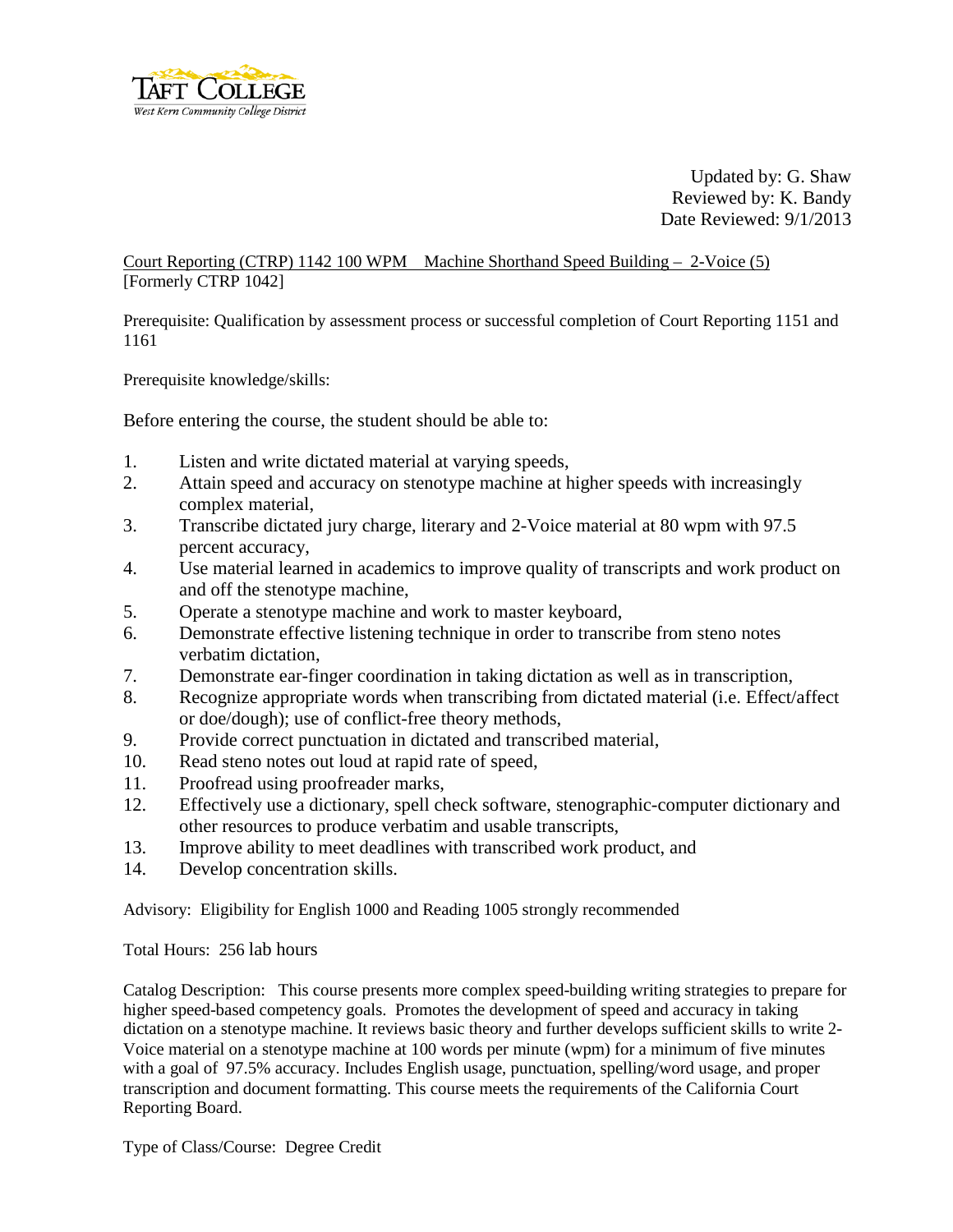

Text: Merriam-Webster Dictionary (latest edition)

Additional Materials: Stenography machine and stenograph paper

Course Objectives:

By the end of the course, a successful student will be able to:

- 1. Listen and write increasingly more complex 2-Voice material at varying speeds,
- 2. Attain speed and accuracy on stenotype machine at higher speeds with increasingly complex dictated material,
- 3. Pass one five-minute 2-Voice dictation test at 100 wpm with a pass rate of 97.5%,
- 4. Use material learned in academics to improve quality of transcripts and work product on and off the stenotype machine,
- 5. Operate a stenotype machine and work to master keyboard,
- 6. Demonstrate effective listening technique in order to transcribe from steno notes verbatim dictation,
- 7. Demonstrate ear-finger coordination in taking dictation as well as in transcription,
- 8. Recognize appropriate words when transcribing from dictated material (i.e. Effect/affect or doe/dough); use of conflict-free theory methods,
- 9. Provide correct punctuation in dictated and transcribed material,
- 10. Read steno notes out loud at rapid rate of speed,
- 11. Proofread using proofreader marks,
- 12. Effectively use a dictionary, spell check software, stenographic-computer dictionary and other resources to produce verbatim and usable transcripts,
- 13. Improve ability to meet deadlines with transcribed work product, and
- 14. Develop concentration skills.

Course Scope and Content (laboratory):

| Unit I  | <b>Speed Building Techniques</b> |                                                                         |
|---------|----------------------------------|-------------------------------------------------------------------------|
|         | A.                               | Daily observations                                                      |
|         | В.                               | Dictation at 100 wpm of various complex 2-Voice material                |
|         | $\mathcal{C}$ .                  | Theory techniques through timed dictation tests                         |
|         | D.                               | Theory techniques through word usage and spelling tests                 |
|         | E.                               | Concentration and listening skills: timed dictation tests               |
|         | F.                               | Read back steno notes                                                   |
|         | G.                               | Complex material from legal opinion, literary, medical, and multi-voice |
| Unit II | Dictation/Transcription Outcome  |                                                                         |
|         | A.                               | Daily observations                                                      |
|         | Β.                               | Personal dictionary                                                     |
|         | $\mathcal{C}$ .                  | Identify homonyms, numbers, possessives and symbols                     |
|         | D.                               | Writing "briefs", (steno shorthand abbreviations)                       |
|         | E.                               | Read and transcribe steno notes                                         |
|         | F.                               | Transcribe, edit and proofread timed dictation documents                |
|         |                                  |                                                                         |

Unit III Skills development